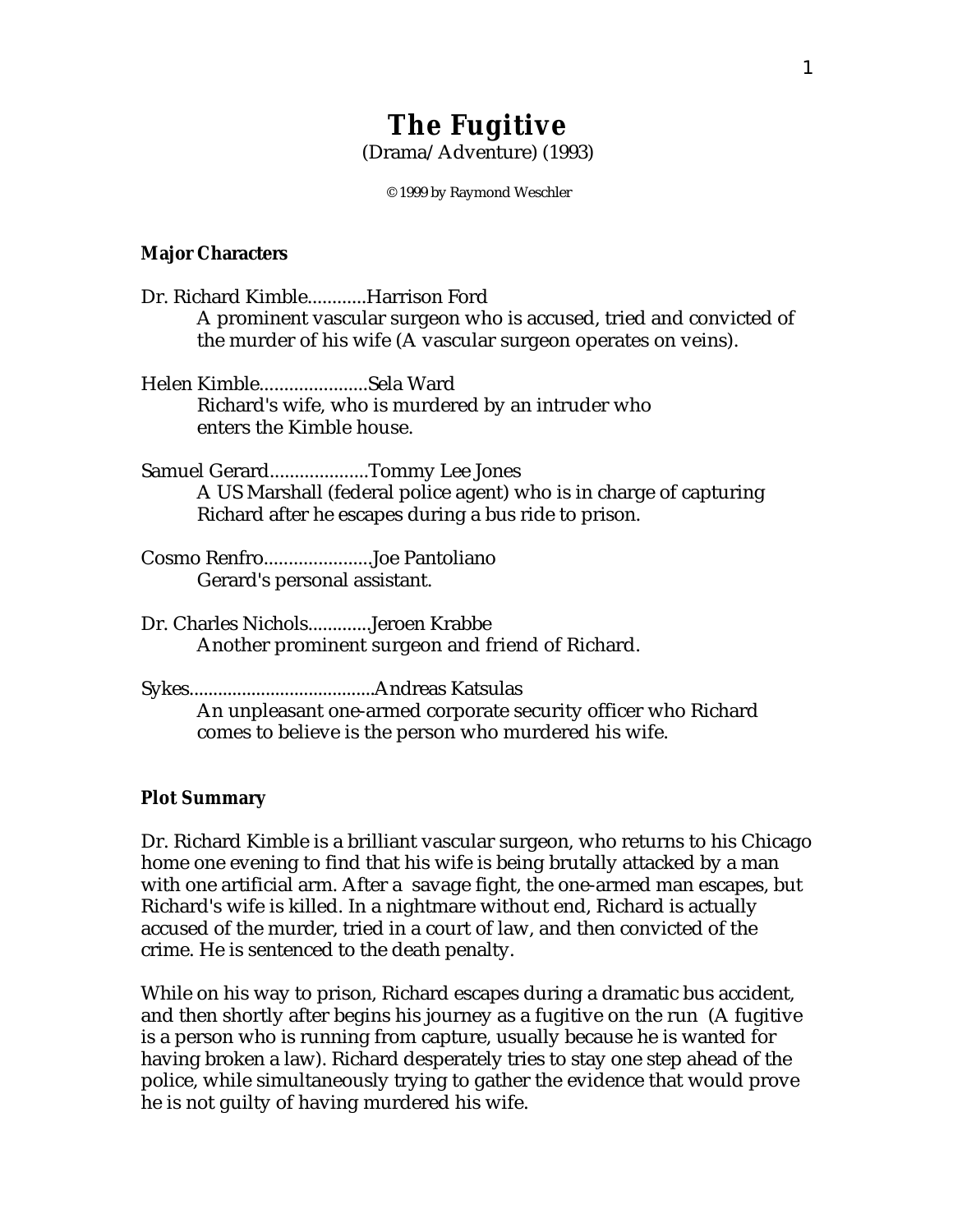After almost being recaptured, Richard goes back to Chicago. His search for the evidence he needs eventually brings him back to the hospital where he has worked before. It is there that a prosthetics laboratory (a maker of artificial arms and legs) may contain the information needed to identify the killer. He avoids being captured several more times, and eventually does indeed find his man. In the process, Richard learns the horrible truth as to why his wife had been murdered.

## **Words and Expressions That You May not Know**

## *Richard returns home to find a man in the process of his killing his wife. After the murderer escapes, he is accused of the crime, tried, convicted, and sentenced to die...*

#### **Check this out!**

Colloquial and common for "look at this."

A respected vascular surgeon.

A surgeon who specializes in veins, the small tubes that carry blood throughout the body.

Details are sketchy at this hour.

A good way to say "not very clear" (From the verb "to sketch," which means to quickly draw without much detail).

They hope he will be able to shed some light as to what has happened. An expression meaning "to explain," usually made in reference to a story or incident that took place without many witnesses.

## She apparently made a <u>911 call</u> saying

there was an intruder in the house.

911 is the number dialed to reach the police during an emergency. An "intruder" is a person who enters a home or building without permission, usually to commit a crime.

He and his wife were at a fundraiser for the Children's Aid fund this evening. An event designed to raise money, in this case for an organization that works on Children's health issues.

OK, you guys, **knock it off!**  A truly great and common way to simply say "stop it!"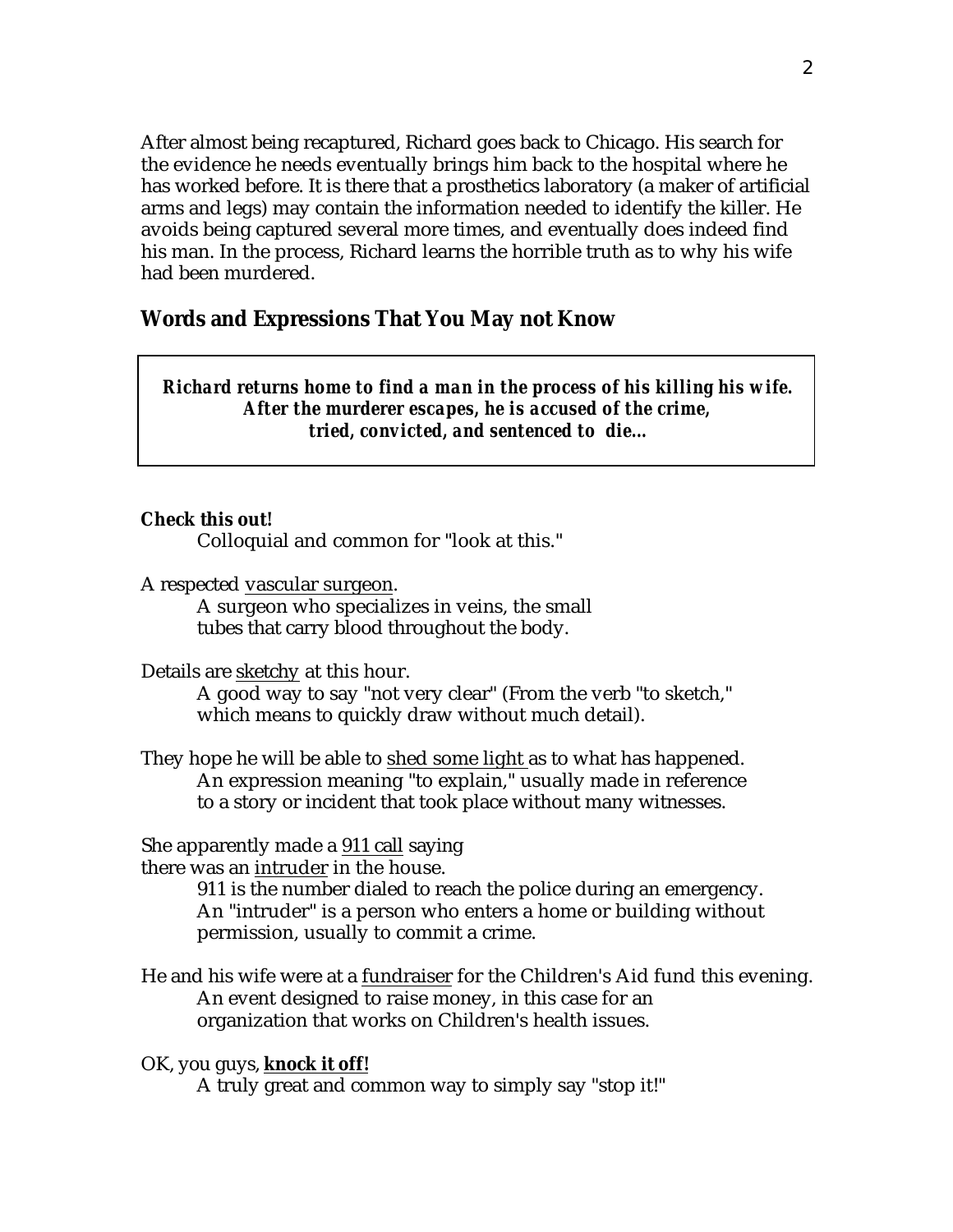- Dr. Sheevers just went into emergency O.R. Short for "operating room."
- He just pulled out a gallbladder. An organ below the liver used to aid digestion.
- He had a cosmetic hand, the one-armed guy. An artificial hand designed to look like a real one.
- His finger prints are all over the lab, bullets. The left over markings left on things touched by an individual that can later be used to identify a person.
- Who is the beneficiary? In a legal context, the person who receives money from life insurance after another person dies.
- Financially, you're not going to be hurting. A somewhat sarcastic way of saying "you're going to do quite well."
- You're saying I crushed her skull?! The hard, bony covering of the head.
- Book him!

Classic words from every police movie: "To book" somebody is to officially charge them with a crime. In this case, murder.

- You will hear iron clad proof of his guilt. Set expression meaning "proof that cannot be denied."
- He viciously attacked and brutally murdered his wife. The strongest commonly used adverb for a violent act.
- No forcible entry was found. "Entry by violent force," such as breaking down a door.
- The defendant's prints were found on the guns and bullet. A reference to finger prints, which police use to help identify suspects.
- The fracturing of her skull caused a massive hemorrhaging to the brain. A powerful medical term for internal bleeding.
- Your honor, we'd ask to play Mrs. Kimball's 911 emergency call. The way all judges in the United States are addressed in court.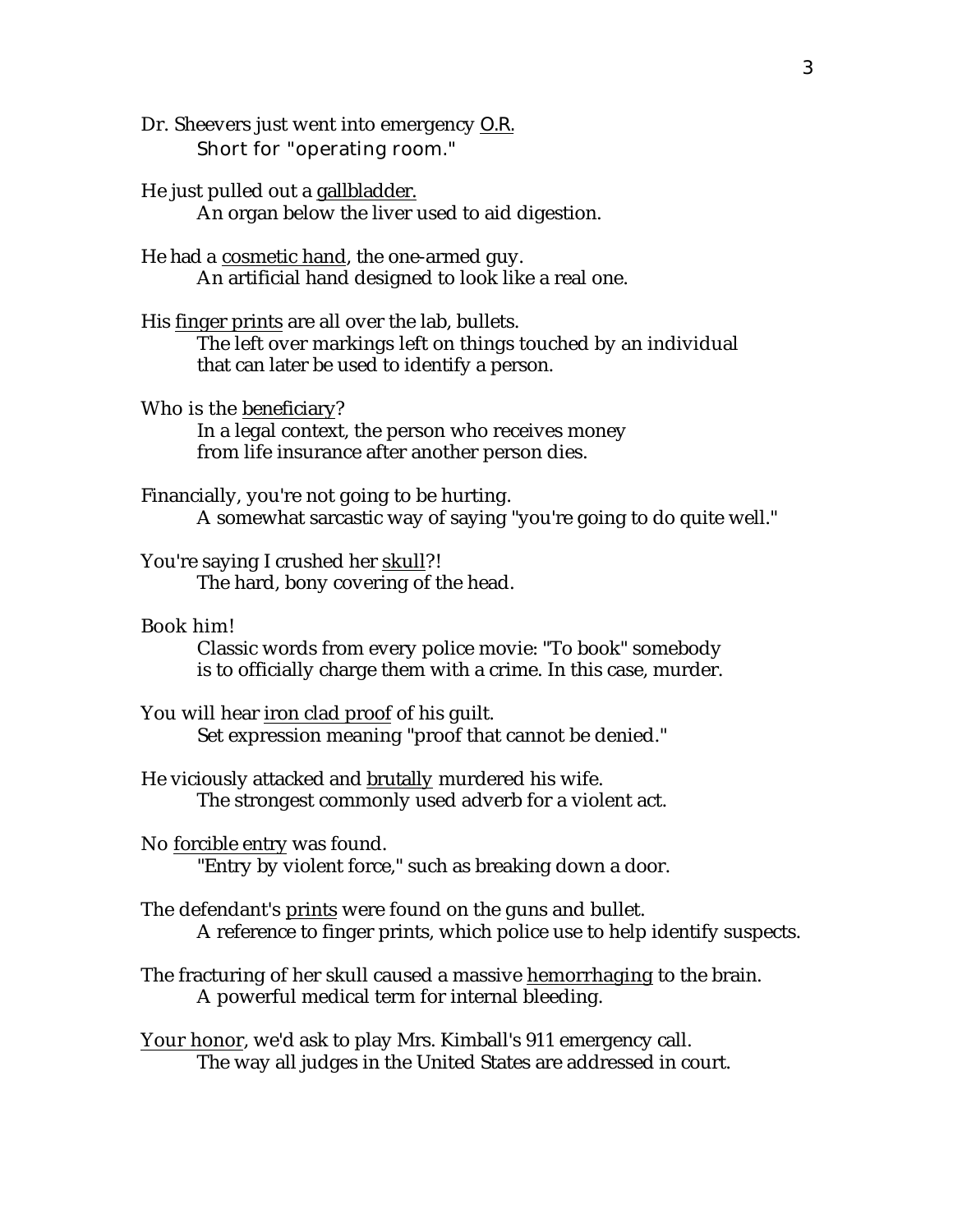It was picked up by a 911 dispatcher.

The person who receives emergency 911 phone calls, and who then calls the police to have them respond.

Having considered all mitigation and the incidence of wanton cruelty... If a crime has "mitigating circumstances," then there are factors that make the crime not as horrible as it appears initially (such as the fact a person stole food, but only to feed his dying child). A judge can look at mitigating factors to reduce a penalty for a crime, but here, the judge found none. "Wanton" is a good word for immoral, and excessive.

....it is the judgment of this court that you be remanded to prison to be executed on a date set by the Attorney General of the State of Illinois. "Remanded" is a fancy word for "sent back to." The "Attorney General" is the highest law enforcement official in a state (In this case Illinois, a Midwestern state where Chicago is located).

May God have mercy on your soul.

What a judge or executioner will say before a person is put to death.

## *Richard's life on the run begins as a bus crash allows for his escape, but Deputy Marshall Gerard is right behind him.*

Barnard Prison.

The prison where Richard was to be taken to await execution.

I've had enough of that prison chow.

A very colloquial word for food (like "grub").

#### He's foaming at the mouth.

To produce a lot of bubbles or gas. When done at the mouth, it means to produce lots of bubbles and saliva that drips out of the mouth.

#### **Hang in there**.

A very common way to say "stay calm and try to survive."

## What the hell is that?

This is added to "Wh questions" in order to express emotions such as anger or surprise (or in this case, fear, when the train nears the bus).

#### Give me a hand!

A common way to say "help me."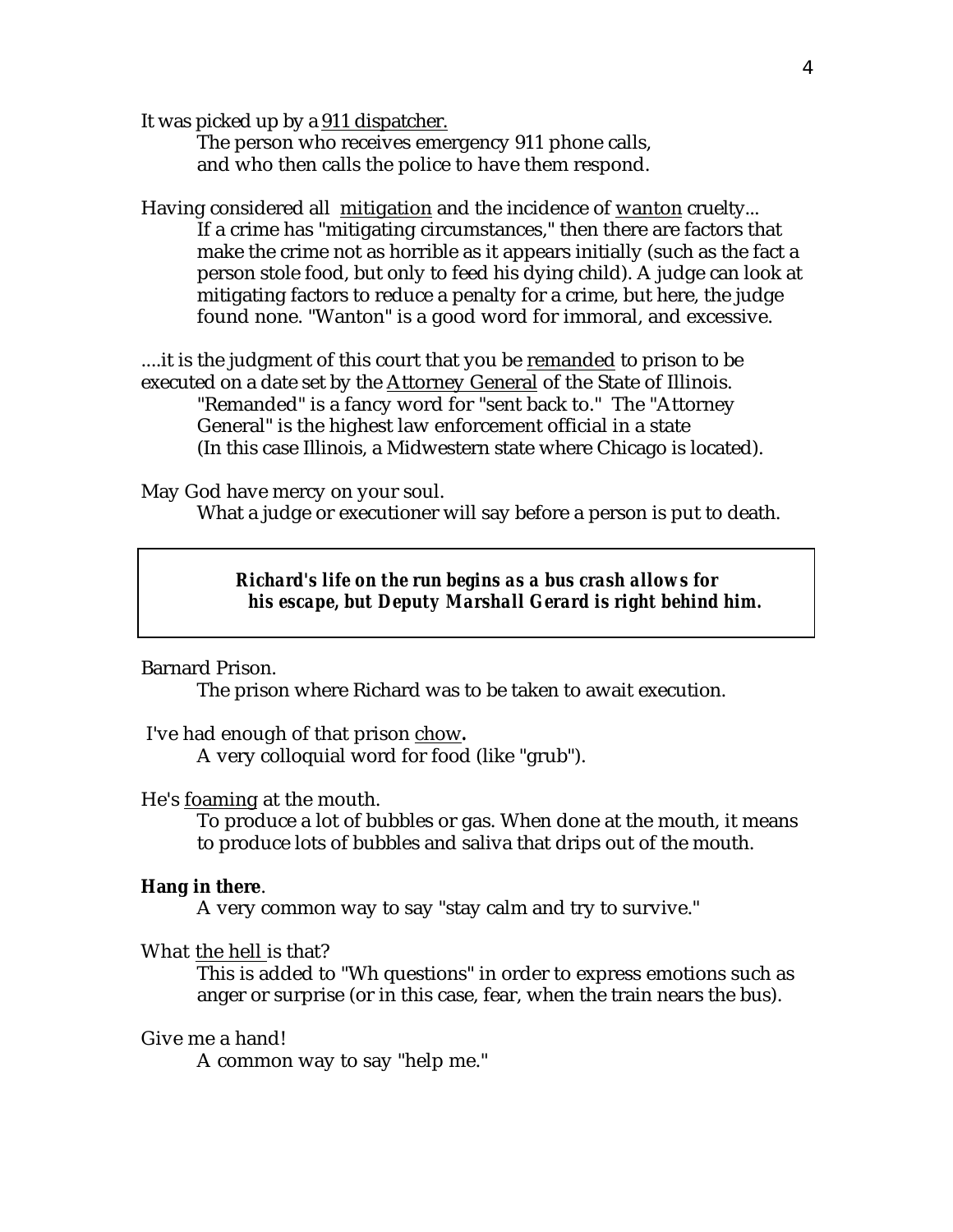Kiss my ass, doctor!

A very crude insult, with a meaning close to "fuck you."

#### I don't give a damn which way you go.

A crude way to say "I don't care."

#### My, my, my.

A sarcastic way to express disappointment or other emotion.

#### What a **mess**. It's a circus.

Note that "mess" can refer to more than just a room with lots of things lying around, but also to a situation in general.

## The point of impact.

The point where two things hit each other (In this case, the bus and the train).

#### Why are you mothering her?

An interesting verb meaning to spoil, or to treat as if you were a person's parent.

#### I bet he did a Casey Jones.

Reference to a famous train conductor who died trying to save his passengers during a train crash in 1900.

#### It rolled over several times.

"To roll over" is a the phrasal verb used when a car or other vehicle continues to spin on top of itself.

## I **passed out**, and when I looked up, the train was bearing down on us. "To pass out" is to lose consciousness. If a vehicle is "bearing down" on you, it is about to fall on top of you!

#### With all due respect, I'd like to recommend

check points on all roads within a 15 mile radius.

"With all due respect" is how one person starts a sentence if they are about to say something that calls into question the judgment of another person, especially if that person has more status or authority. "Check points" are places on the road where police will stop all cars to search them. A "radius" is the geometric word describing the distance between the center and edge of a circle.

Checkpoints are going to get a lot of good people frantic.

A good word for very excited or panicked.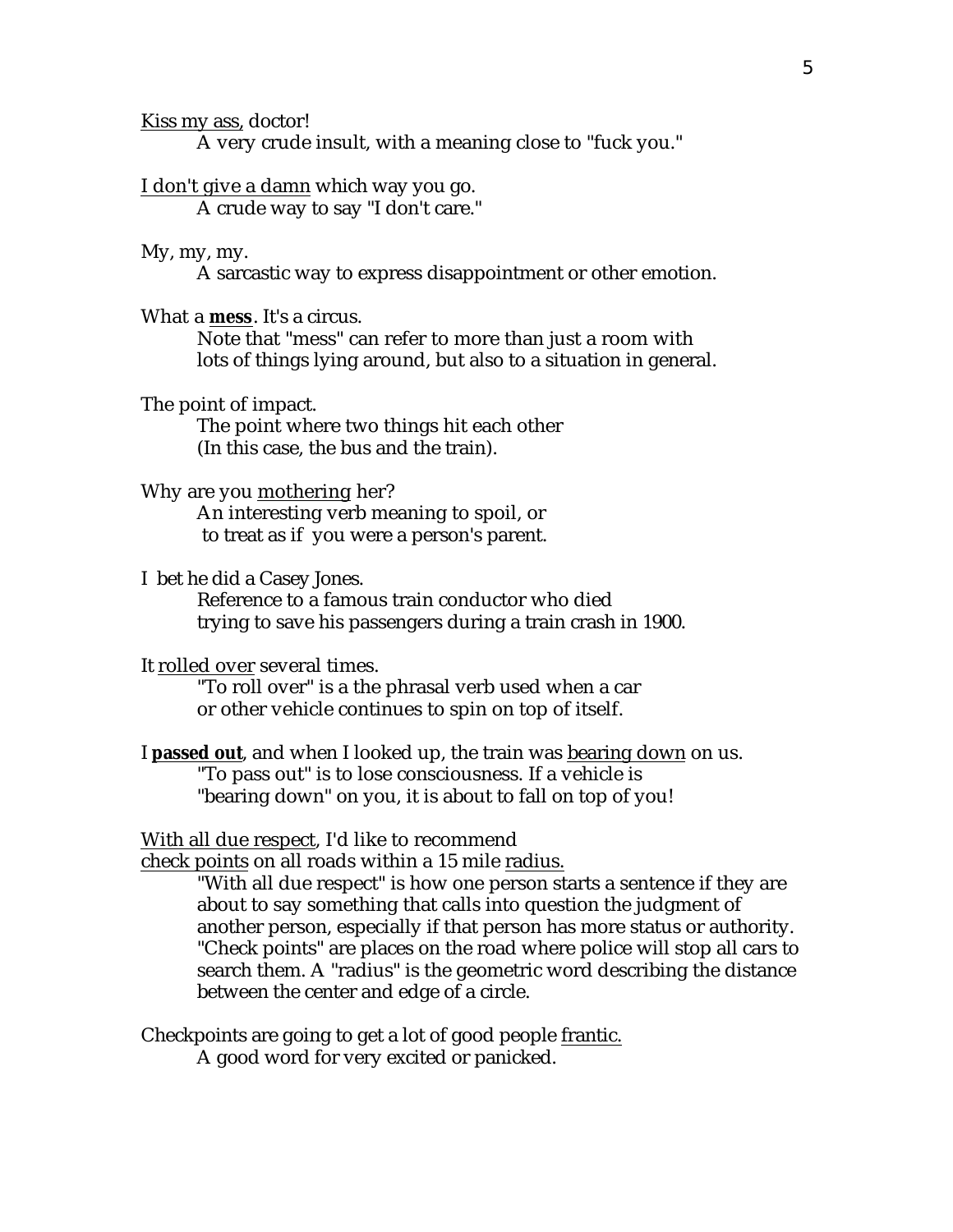If you want jurisdiction, you got it!

An important legal term referring to official responsibility or control, which is often wanted by different agencies or people.

Wyatt Earp is here to mop up!

Wyatt Earp is a famous American Sheriff from the 19th century. "To mop up" is a good phrasal verb meaning to complete a job (as well as to literally clean the floor with a mop).

We're always fascinated when we find leg irons with no legs in them. Metal bracelets used to chain prisoners around the legs.

Would you care to **revise** your statement? A good verb meaning to change, usually in reference to an oral or written declaration.

You want to change your bullshit story?

Note the use of "bullshit," which generally means lies or nonsense, is used here as an adjective, instead of a noun.

Our fugitive has been on the run for 90 minutes. A common expression for trying to escape (not necessarily by running, but also by car, plane or anything else).

Look at every farm house, warehouse, hen house, dog house and outhouse in the area!

> A little shack where outdoor toilets are found, although they generally exist only in the country in poorer areas.

Don't give me shit! "Don't tell me nonsense!"

The police just found a blood trail. Spots of blood that may lead to the wanted suspect.

Get a fax **I.D.** to every local hospital. A very important abbreviation for identification.

Think me up a chocolate donut with those little sprinkles on top. Small particles of candy, often found on the top of donuts In the US, the police are famous for loving donuts. ("Think me up" is used here sarcastically, but it's rarely used).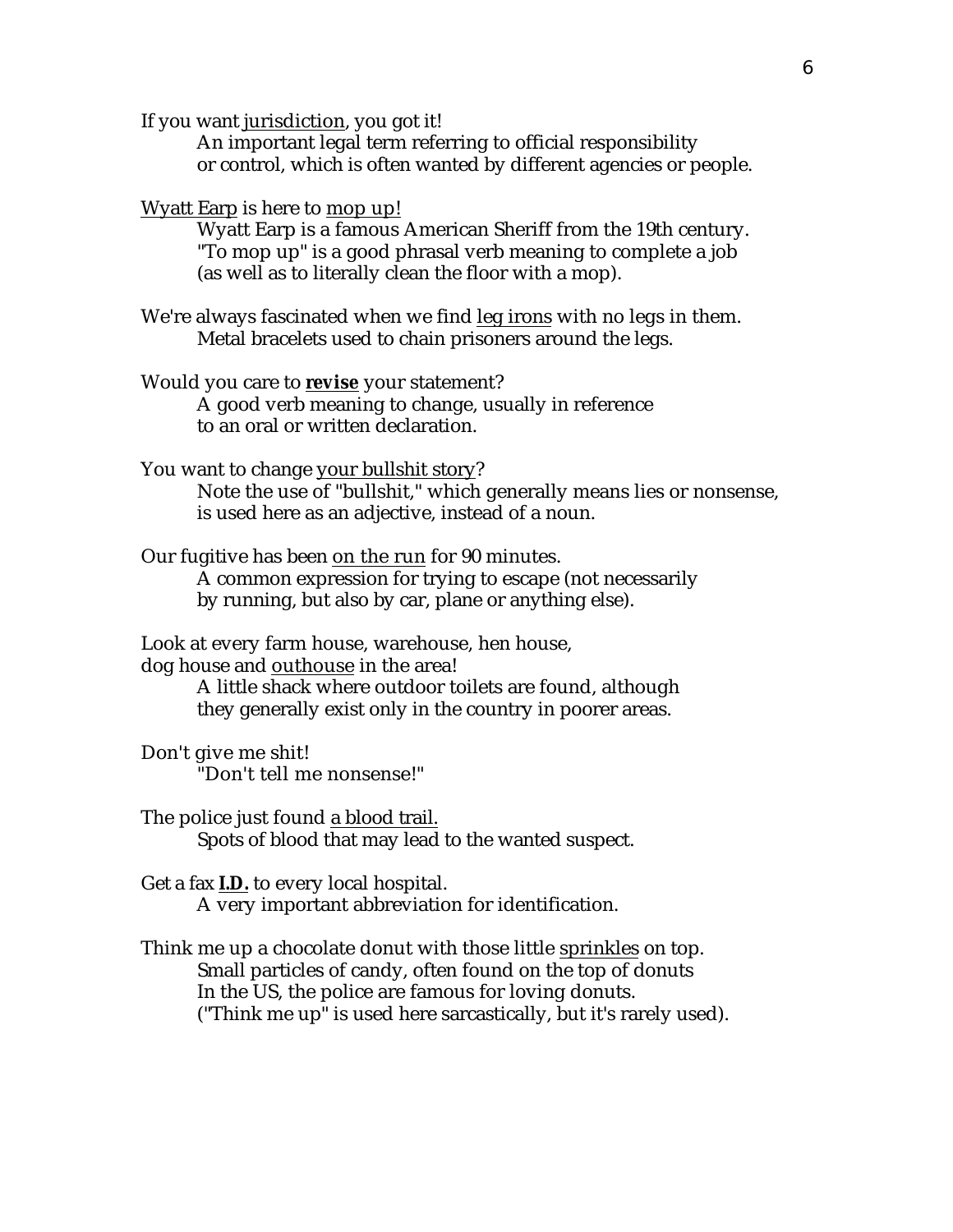My, we are thirsty today, aren't we?

Put here to point out the use of "the royal we," in which speakers will often say "we" sarcastically even though they are not including themselves in the sentence

## *Richard makes it to a hospital, but he is quickly on the run again, and eventually risks near certain death in order to avoid capture.*

Every time I l look in the mirror, Pal. "Pal" is a word for friend, but it is often used sarcastically (as in this case, where Richard obviously does not know personally the person he is speaking to). He's got a puncture in the upper gastric area. A dramatic word for a hole made by a sharp object. The gastric area of the body is the stomach. How the hell could he tell that by looking at his face. Note that "tell" is commonly used to mean "know." He's wanted for 1st degree murder in the killing of his wife. A legal term meaning murder that is planned out, or "premeditated." I want a whole bunch of phone taps. "To tap a phone" is to put secret devices in the phone and the telephone wire so that police or others can listen to the conversation. A wounded guard **swears** he saw Kimball right outside the hospital. Note that "to swear" often means to promise that a statement is true (as well as to use obscene language, such as "fuck"). Get on the horn! Tell them to wait at the South Side of the Viaduct! A very slangy way to say "Get on the phone." A "viaduct" can be a tunnel (as in this case), though its actually a place where an arch carries one road or railroad over another one. What the hell is going on here?! The classic colloquial question when you find yourself

in a situation in which you are completely confused.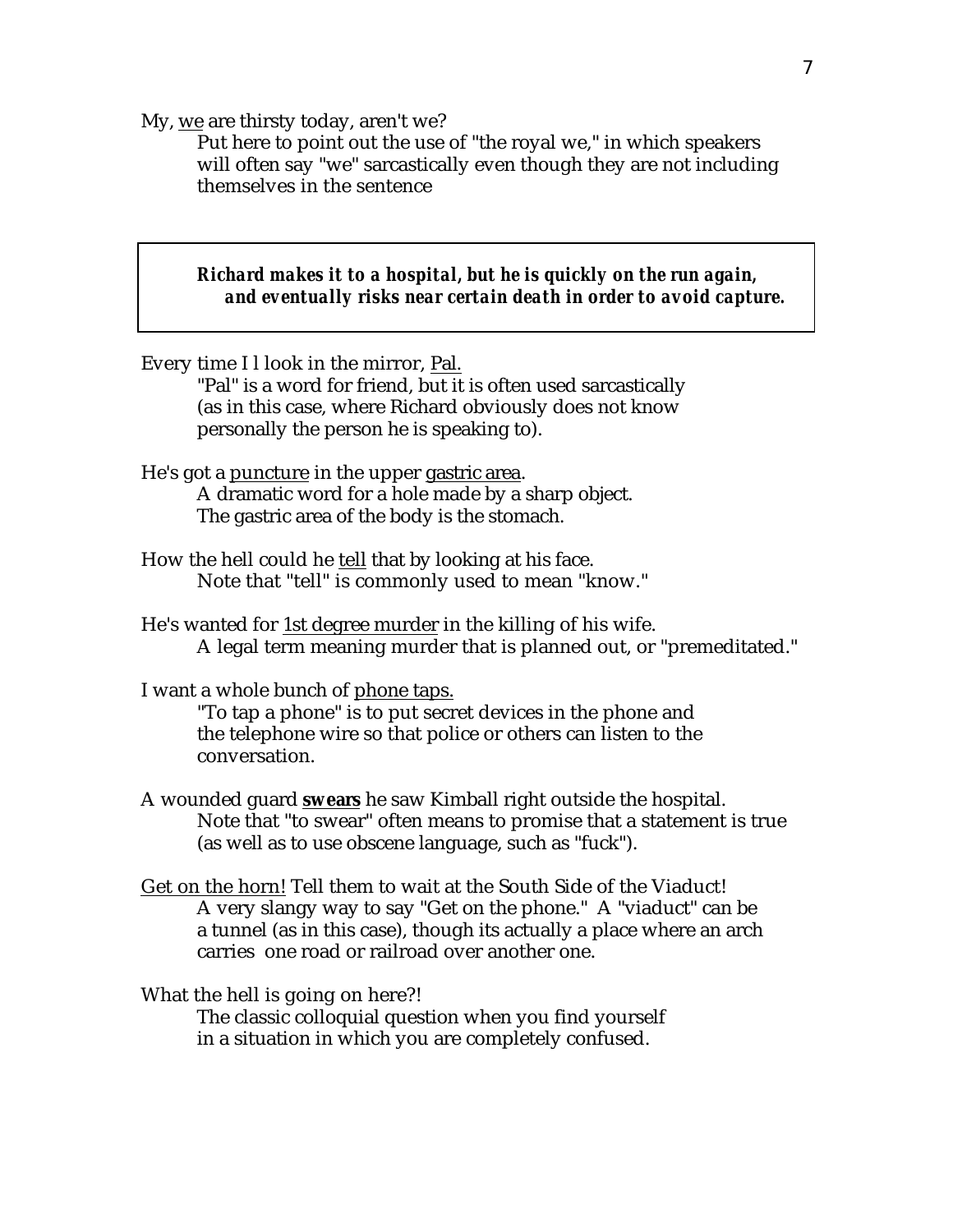#### **You have got to be kidding me!**

The standard colloquial statement when someone tells you something that you can't believe. Note that "have got to"----> "gotta" in rapid speech. "To kid" someone is to tease them.

We got a gopher.

A type of cute rodent or squirrel that is known for digging holes and living underground.

#### Put your hands up. Over your head. Get down!

Three things you may want to say if you're pointing a gun at someone and you want them to stop moving (or you could just say "freeze!").

*Richard survives a 1,000 foot jump, but after returning to Chicago, a call to his lawyer puts the police right back on his trail.*

Yeah, boom. Right off of this dam.

The word people use to simulate the dramatic sound that is made when something explodes, or in this case, when an object falls 1,000 feet to the ground.

#### Holy shit!

One of the truly great (though somewhat crude) colloquial expressions used to express surprise or other emotional excitement. Although it would seem logical, "sacred excrement!" is not used.

#### Get patrolmen upstream and downstream.

"Patrolmen" are police. Upstream is a direction opposite the current of a stream or river, while downstream is in the same direction as the current.

#### Are you out of your mind? He's dead! Colloquial and common for "crazy."

#### Do you got a search and rescue team in this county?

A "search and rescue team" is made of local volunteers that look for missing people. A "county" is an administrative subdivision of a state.

#### Inspector, I don't think there's anything to find.

Term used for a high ranking police officer or detective.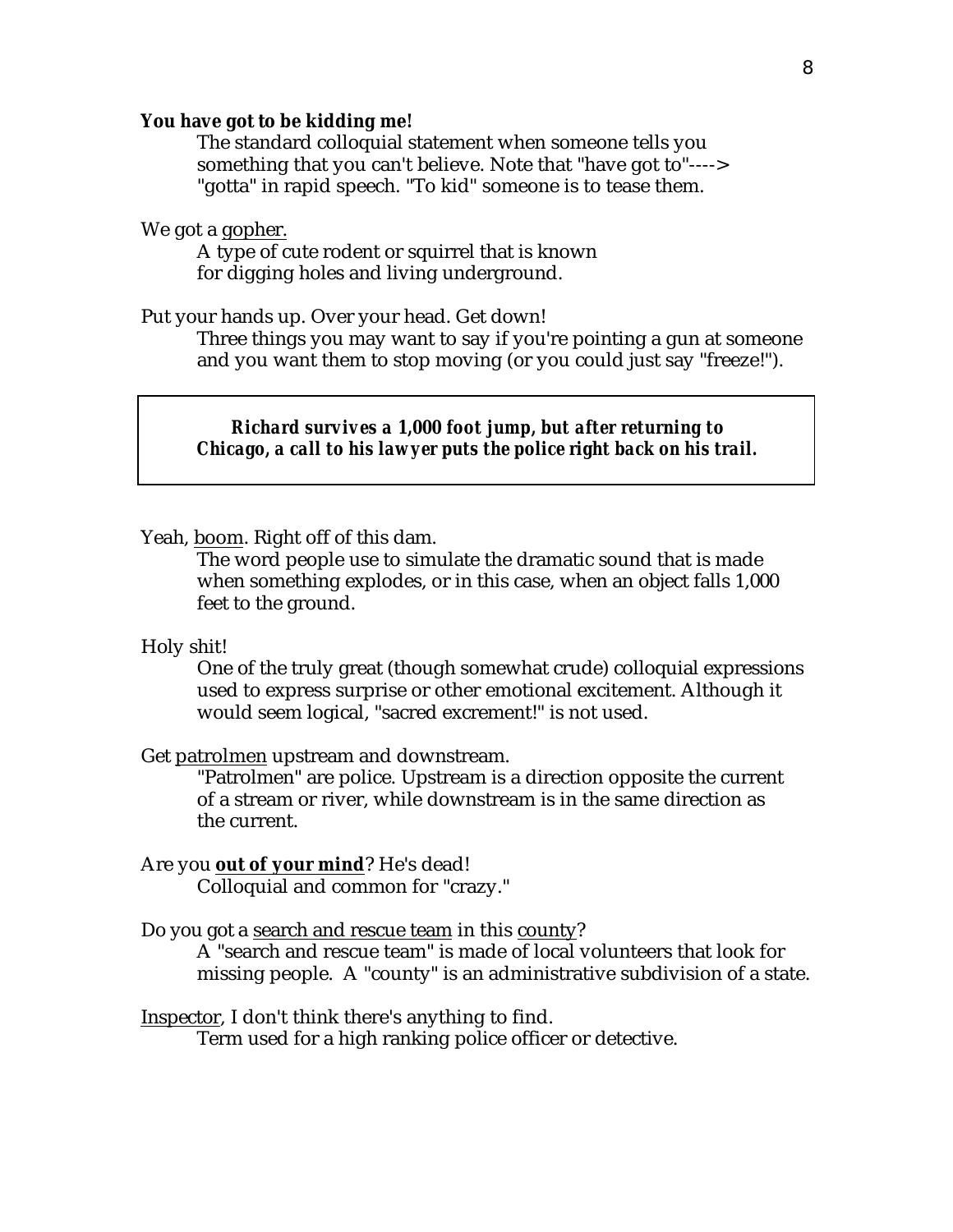That guy is fish food.

A colorful way to say that Richard must have died after he jumped into the waterfall.

I don't want to tell you how to do your job, but...

A very diplomatic way to say "I don't think you know what you're doing," often used by people who are lower in rank than the person they are speaking to do.

## Need a ride?

A critical word, that many advanced ESL learners fail to internalize: The act of being transported, usually by a car or other vehicle. You no longer need to say "Would you like to go in the car with me?"

He shacked up with some babe over in Whiting.

"To shack up" is a somewhat risqué phrasal verb meaning "to sleep with." A "babe" is a ridiculous but almost charming slang word for a sexy young woman. Whiting is a suburb of Chicago.

Have somebody sit on the car and nobody leaves

until first thing in the morning.

In this case, a slangy way to say "stay by the car and make sure nobody uses it." Probably not used outside police circles.

#### Freeze! Marshals! Everyone down!

A federal government police officer. It's interesting that they yell this, since one would think that yelling "police" would still have more emotional impact on any suspected criminals.

## I'm going to blow his brains out!

A colloquial and common way (among people with guns) to say "I'm going to shoot him in the head."

### We can work this out!

"To work out" something is to find a solution to a problem or disagreement.

#### You think I should have bargained with that guy?

"To bargain" is another verb for negotiate, and both can be used whether discussing the price of fruit or the life of a person.

#### I wasn't worried about appearances.

In this case, a reference to physical looks or other unimportant or superficial considerations.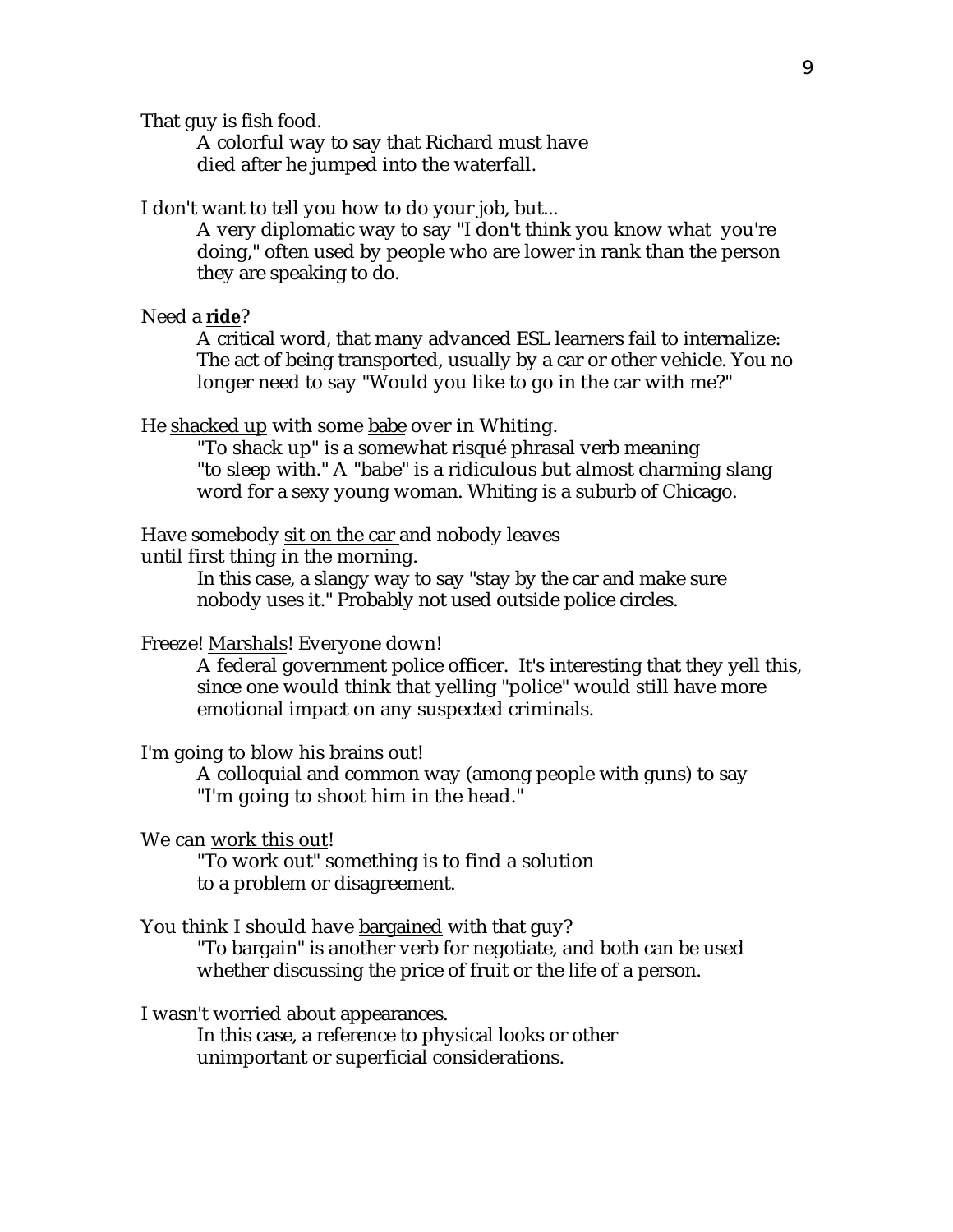You can turn yourself in.

Along with "give up," the most important (reflexive) phrasal verb for surrender.

You're asking me to harbor and aid a convicted felon.

"To harbor" is a very official verb meaning to give shelter to. A "convicted felon" is a person who has been convicted in a trial of committing a felony, which a serious and usually violent crime.

As your legal counsel, I think you should give yourself up.

"Legal counsel" is a fancy term for "lawyer." Note that here, "give up" is used reflexively, but unlike "turn *yourself* in," it usually is not used with the reflexive pronoun. Curiously, "to turn in" (not used reflexively) simply means "to go to bed"(!) If you ask a native speaker why that is, I suspect they'll tell you to leave them alone.

#### St. Louis.

A major American City in Missouri, about 500 miles from Chicago,

#### The big dog.

A nickname used by people who work with Gerard. (implying he has a lot of power).

## What cities have Ls?

In certain American cities, "the L" refers to the "elevated train" in that city, which is raised on a track well above the ground like a monorail, as opposed to most trains that go on tracks directly on the ground. Chicago is famous for its downtown loop train, which is an "L."

## There's a guy on a P.A.

An abbreviation for "public announcement" speakers, which all American school children know from their classrooms.

### Son of a bitch! Our boy came home.

Though usually used as a crude insult, it can be used, as here, simply to express great surprise, or other strong emotion.

## I'm going to call the CPD.

"Chicago Police Department." Most major city police departments are referred to by similar abbreviations.

#### No press!

The briefest way to say "do not talk to any reporters!"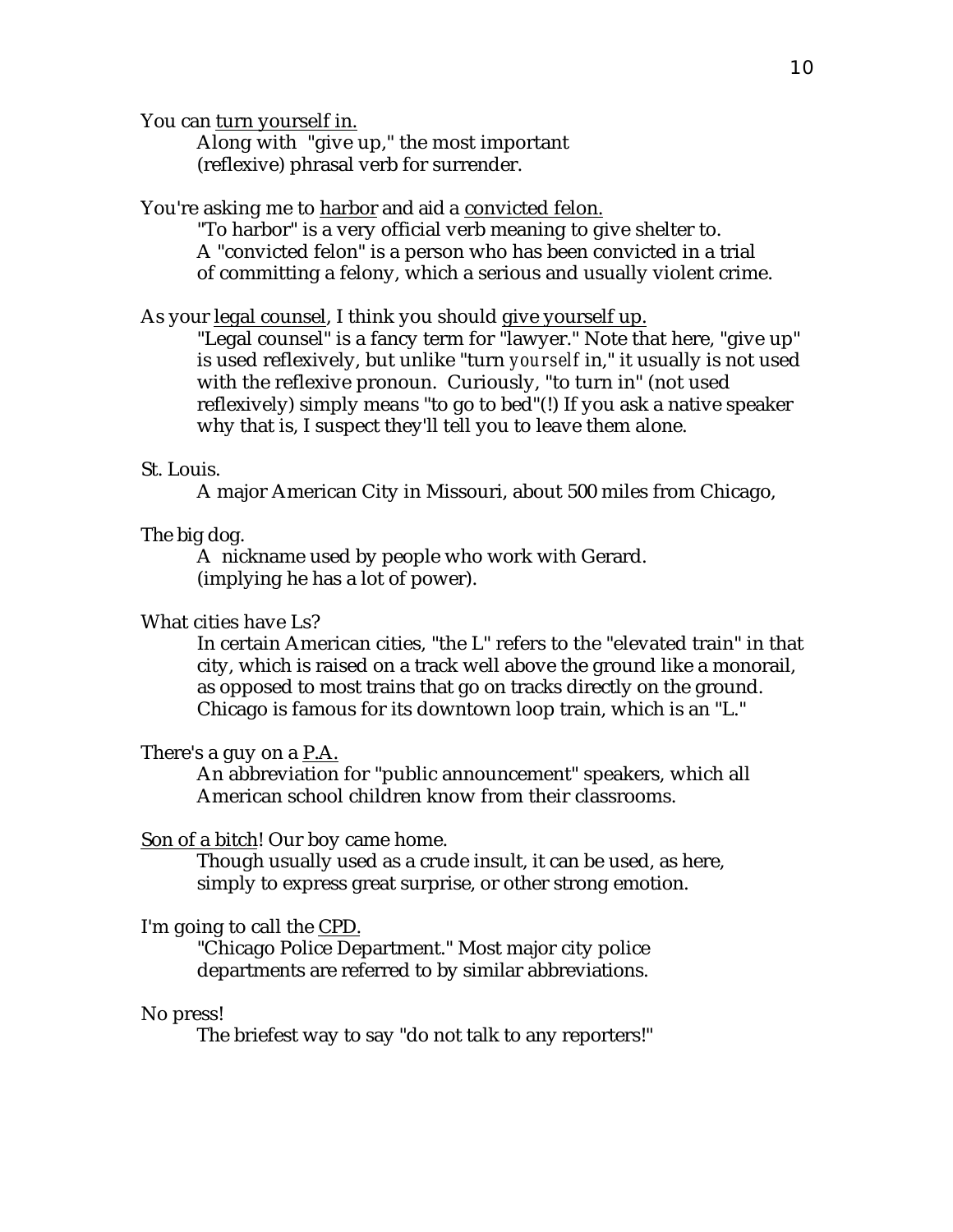*Richard makes contact with his old friend Charles Nichols, and with a little good luck, begins his search for the one armed man.*

There you go Billy. :: Have a good one, Sir.

A somewhat slangy replacement for "Have a nice day," which became so overused that some people started to get angry when they heard it.

Spare change?

The two words you need to know when asking strangers for money.

You're hot, pal. If you're not, you will be.

In the right context, stolen property is considered "hot." In this case, Richard simply uses it to mean wanted by the police.

Is this the entire CPD file? "Files" are the official written records kept by a person or organization.

We were notified by the US Marshall's office that Kimball is **alive and well.**  The set expression commonly used to verify that someone is doing well after they have gone through a major crisis, or simply have not been seen or heard from for a while.

Now you know in what high respect we hold this scumbag. A very crude but useful insult, usually implying that the person is without morals (a similar word would be "sleezoid"). Note that you "hold people in high respect."

I'm personally donating a bottle of 12 year old

scotch to whoever puts the collar on this quack.

A collar in this case refers to a "dog collar," (or "leash"), which is used to hold the dog in place. A "quack" is a great little word for a person who pretends to be a doctor, but gives out useless or even harmful advice and medicine.

He has a gunshot wound to the left shoulder. 120 over 60. When used by people in medicine, these type of numbers are used to refer to blood pressure.

Prosthetics.

The manufacturing of artificial limbs for people who have lost their arms or legs.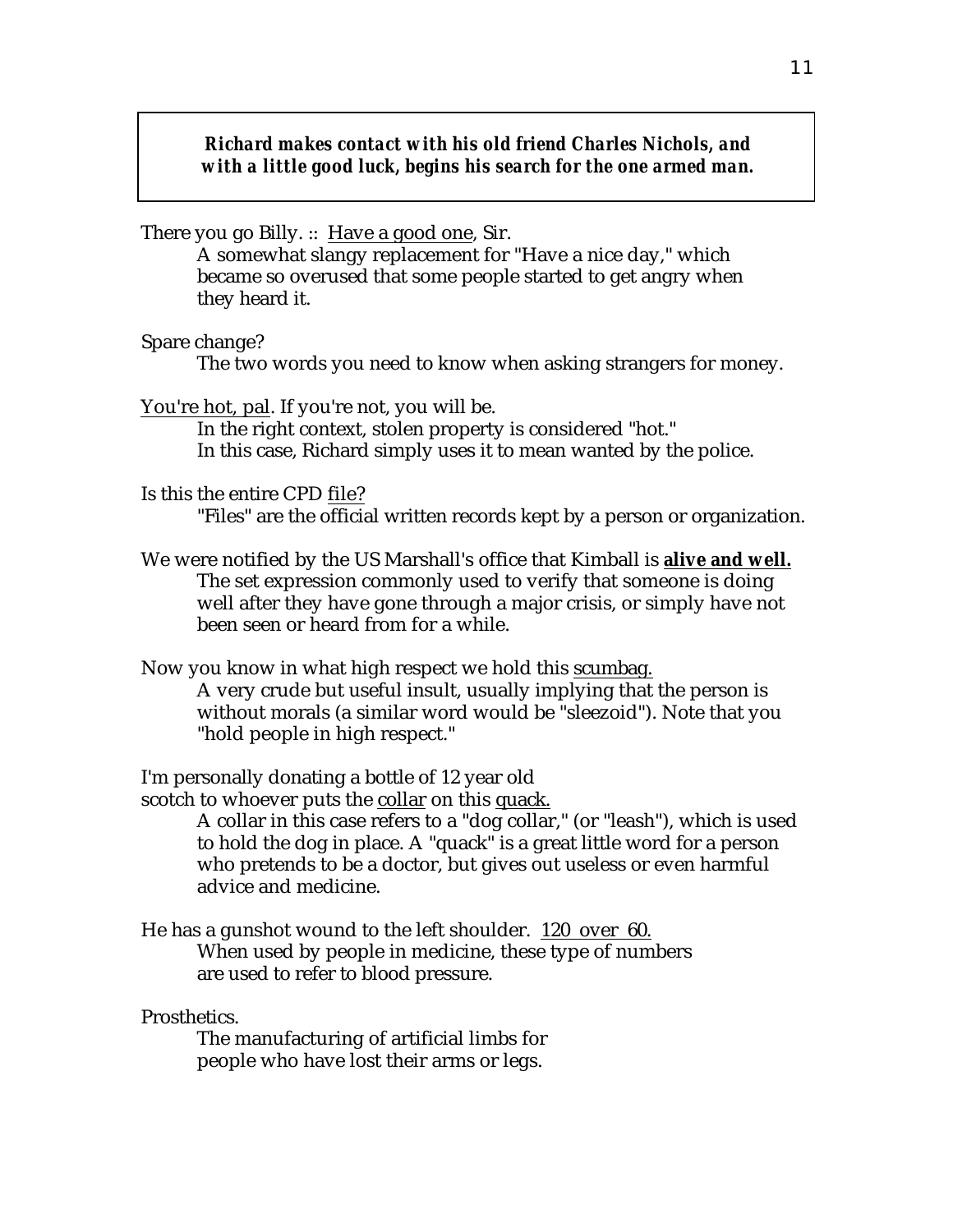The class of '73.

The way people refer to the year that they graduated high school or college.

He's trying to protect you from having to lie for him. In the US, if you lie in order to protect somebody who is wanted by the police, that is itself considered a crime.

Richard is innocent and you'll never find him. He's too smart. ---A key line in the movie. Pay close attention.

Arteries.

Tubes that run to and from the heart (when they're blocked, it can lead to heart attacks).

- What kind of medicine did he practice? Note that doctors, like lawyers, "practice" a particular specialty.
- He wouldn't come to me for help. **It's not his style.**  A useful expression referring to the way a person goes about living their life.

## Freeze! Your baby's a drug dealer, lady.

A drug dealer is a person who sells illegal drugs, often on dangerous street corners. The use of "lady" as a way to speak to women seems a bit crude and dated. It would be better to say Mam, or Miss.

OK, **I'll** get the door.

Put here to remind you that when discussing an immediate future event, you should use the "pronoun + 'll" contracted future form. Saying "I'm going to (or even "I will") get the door" sounds horrible! Don't say that! Yuck!

All right, lets go over it one more time.

"Let's discuss all the details about what happened one more time."

You better be straight with me, kid.

In this case, a colloquial way to say "be honest."

This is the guy staying in your mother's basement? Place beneath a house or other building, often used for storage.

Al, get over here.

A very direct command: "Come here." As you know, "get" is truly the greatest and most versatile verb in the language.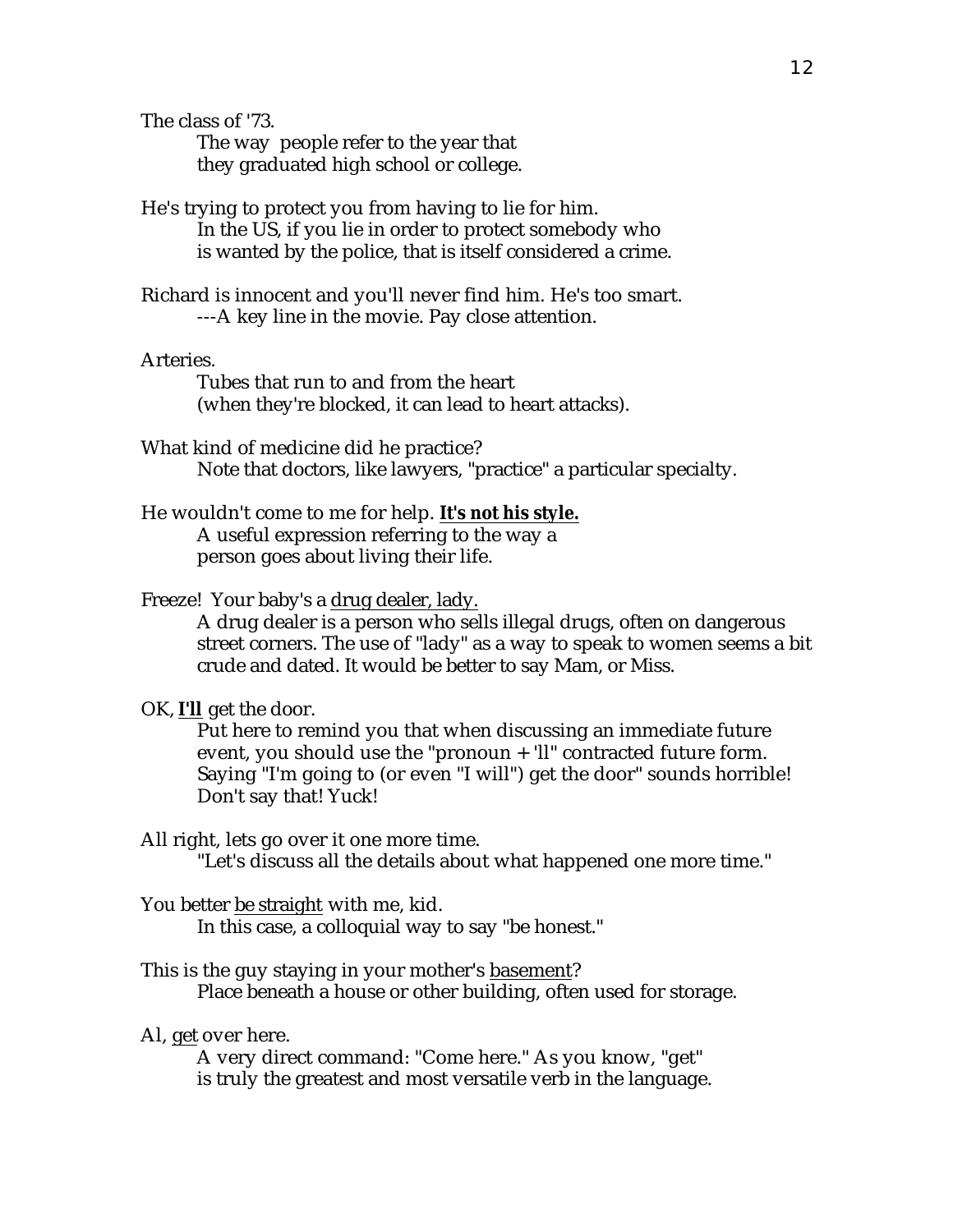*Richard returns to Chicago Memorial Hospital, continues his search, again barely avoids capture, and finds the wrong one arm man.*

Bring this kid to observation room #2. Room in a hospital where sick people are taken to wait for a doctor.

We're making oranges and using IVs.

IV is an important abbreviation standing for "Intravenous," as in the drugs that are used by putting a needle or shot directly into a vein. Also note the sarcastic use here of "the royal we" pronoun.

How you doing, kiddo? An affectionate word for "kid." Note "you" ----> "ya' in rapid speech.

Where is the boy with the fractured sternum? "Fractured" means cracked. A "sternum" is the breastbone of the chest.

I'm a janitor. I do what I'm told. A person who cleans public buildings.

A guy disguised as a janitor ordered an emergency medical procedure and all you do is take his **I.D.**? An important abbreviation: Identification (usually referring to a card).

What I can't **figure** is, the place is crawling with cops, right? In the positive, "I figure that" means "I think that." In the negative, "I can't figure" means "I can't understand." If a place is "crawling with cops," it means that it is filled with policemen.

High School reunion committee.

The committee responsible for organizing High School Reunions, which are parties where students from a school will get together many years after they have left the school.

Clive is on the list of Missing in Action. The term for a solider who can't be found during a war, or used colloquially for anyone who simply can't be found.

Cross-check these people for criminal records. A useful verb where two different files are reviewed to see what people are on both files.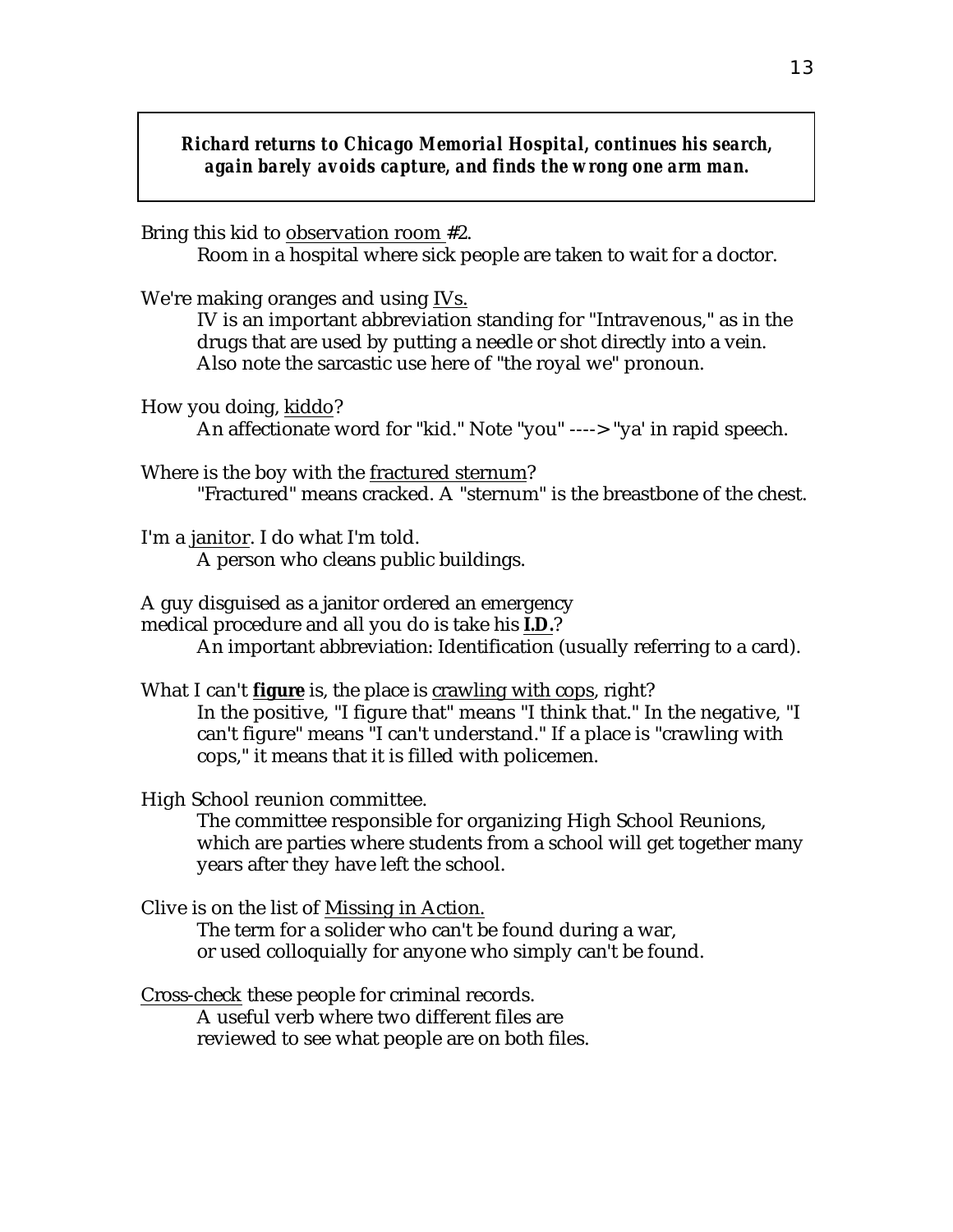A one-armed man for armed robbery. That's funny. A serious crime in which the criminal uses a gun or other dangerous weapon while trying to steal something.

If they can dye this river green on one day, why not blue the rest? "To dye" something is to change its color, usually by artificial means.

"Hinkey?" Why not say strange or weird? "Hinkey" is a word Cosmo uses for "strange," but it doesn't exist.

**Come on, let's go!** 

The most used and versatile phrasal verb in English: Here, meaning "Hurry up! Go faster!"

A visitor for Driscal.

Driscal is the name of the black prisoner who Richard comes to see, not knowing who he is.

## Who the hell are you?

The classic somewhat impolite and colloquial question you would ask when someone visits you, when you have no idea who they are and why they want to see you ("Can I help you?" is definitely safer).

There aien't no cable in this damn place.

So much bad grammar in so little space!: "There isn't any cable in this (damn) place..."

## *Richard and Gerard come face to face, but Richard gets away.*

Jesus, he's in the plaza!

Common way to start a sentence when expressing emotion such as surprise or anger.

Saint Patrick's Day.

A famous Irish holiday in which there are often parades in major American cities, where everybody wears green clothes.

I don't have any comment.

What a person says to reporters when they don't want to talk (or more often, just "No comment").

Let me see if I have the chronology correct.

The list of events, in the order in which they took place.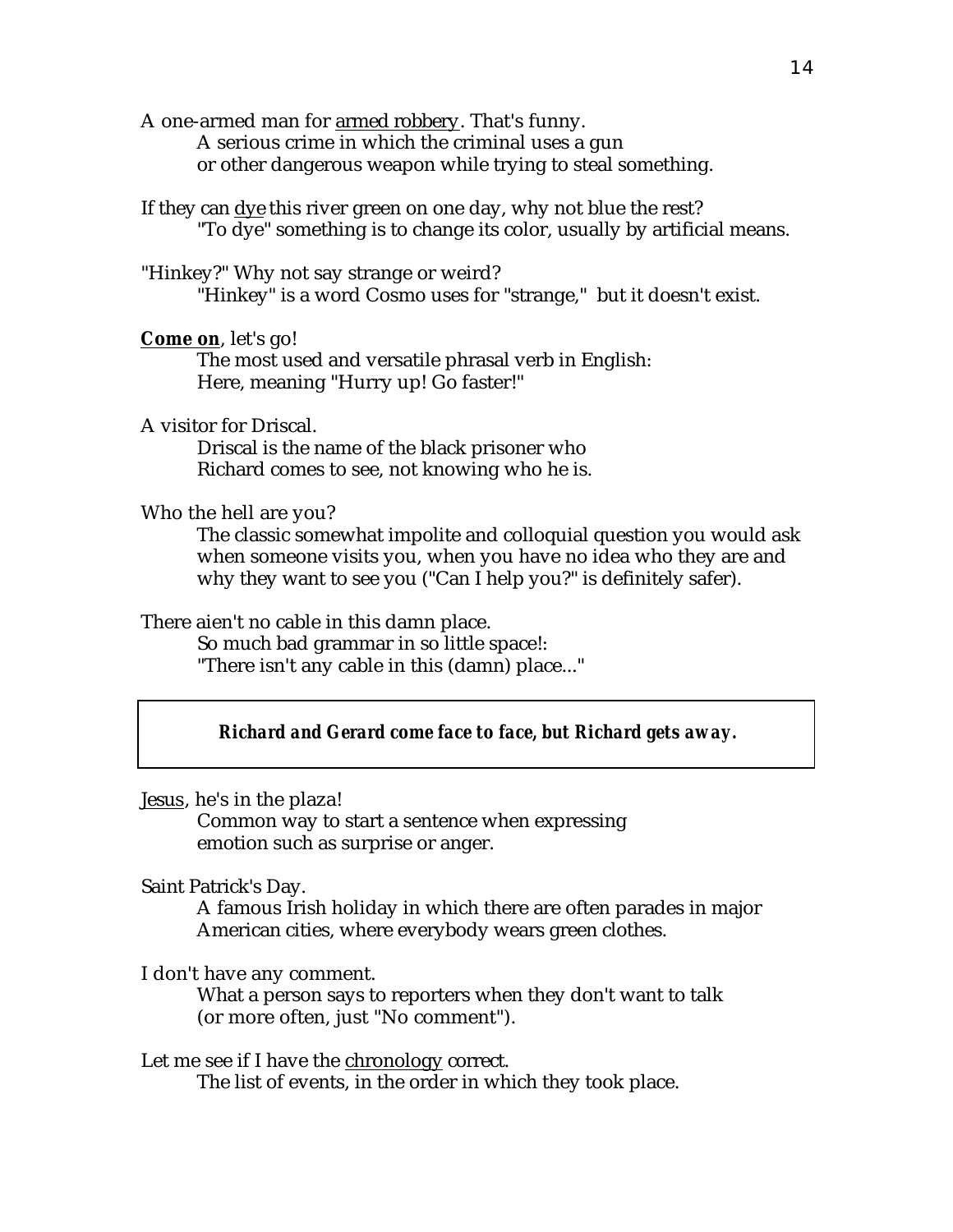He was tried, convicted, incarcerated, escaped

and is presently at large in the city of Chicago? "Incarcerated" means imprisoned. If somebody is "at large," this means they can't be found.

He was convicted in a court of law! He's guilty! An interesting opinion from one of the police.

## What does he have to buy? **What's the catch?**

A classic question that is asked when you are told something that seems too good to be true. A clever way to express skepticism.

That wonder drug will clean up those arteries or they'll put us out of business. A common expression used for new drugs that seem to cure huge medical problems without any side effects.

That lad? Maybe he's a leprechaun.

A "lad" is a very Irish way to say "guy." A "leprechaun" is a tiny mythical boy in Irish folklore or mythology that shows hidden treasure to anyone who can catch him.

## *Richard finds the man he's been looking for...*

- Well, I'm trying to solve a puzzle and I just found a big piece. A puzzle is a picture that is cut into pieces that can be put back together again.
- Get a couple shots of that. Note that a "shot" can be from a gun, or in this case, from a camera.
- He's 45, an ex-cop and quite a clothes horse. A slangy expression for a person who loves to buy lots of fancy clothes
- Kimball's prints are all over the room. This is short for "finger prints."
- What is this? A trench coat convention? A type of very long coat, especially popular in England.

What the hell is going on here? The standard colloquial question when you have no idea what is happening, especially when there seems to be a lot of chaos.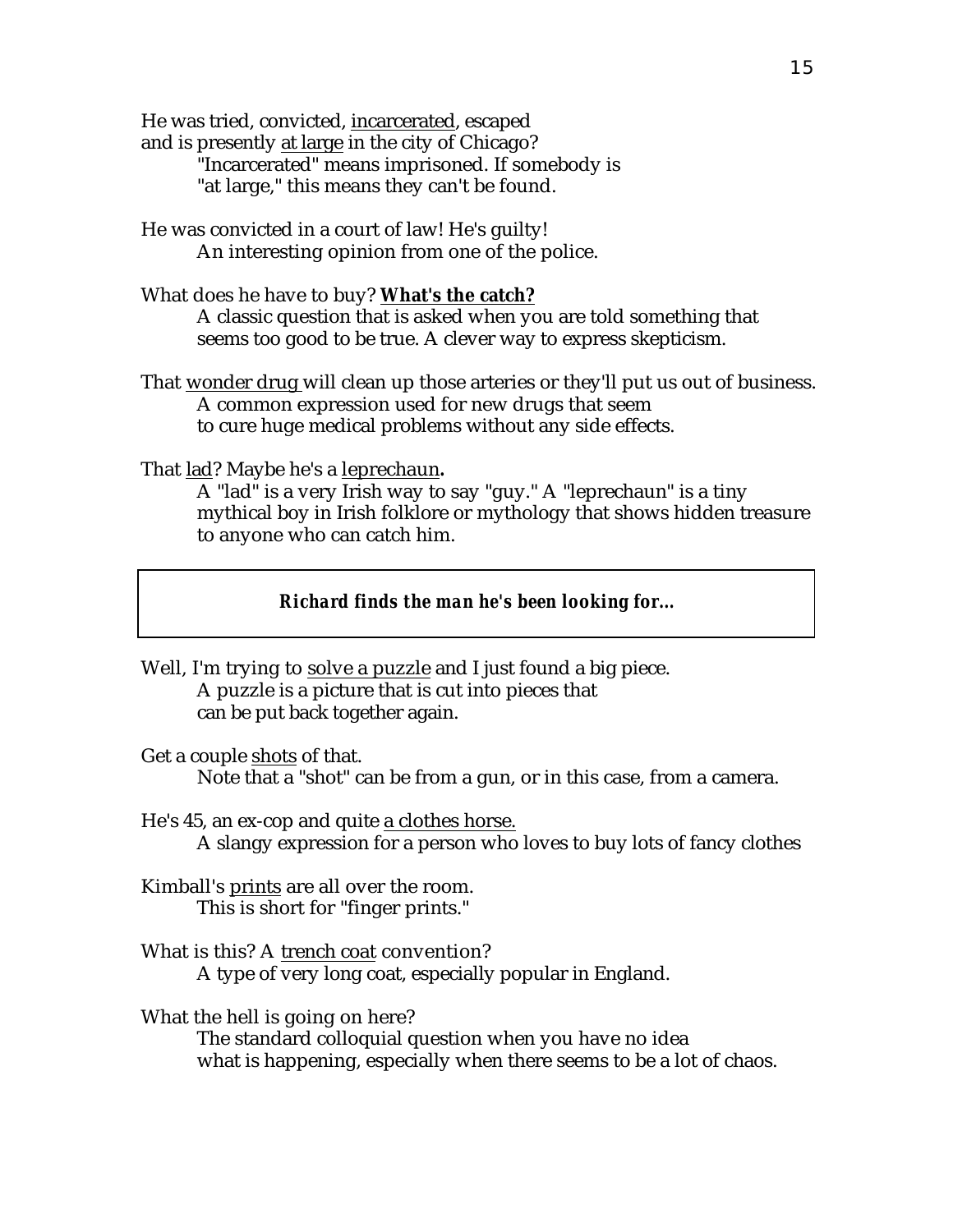I sure as hell hope you're a cop.

Another way to use "hell" as an intensifier, beyond in just the usual Wh Questions.

### Is he coming after me?

"To come after" someone is to try and catch somebody, often with the intent of hurting or even killing them.

#### **Give me a break!**

Another one of the truly great colloquial expressions, usually said when you can't believe what the other person is saying or implying.

I handle security for all of the top executives. The most important people in a company.

There was a junket for the doctors.

A vacation, usually taken at public expense, or paid for by a company hoping to gain back favors.

How did you lose that arm? In the line of duty. Official way to say "while working on the job," often said of the police.

You want us to put our people on him? In this case, "do you want our people to follow him?"

Drevel and McGreagor

The name of the huge drug company that the one-armed man worked for, and for which Dr. Nichols later helped invent a wonder drug.

Lentz was supervising the protocol for our RDV90.

Lentz is the name of the doctor who was killed in a car accident several months earlier, who discovered that the drug had horrible side effects on the liver. Here, "protocol" means the course of action to be taken for a drug or other scientific experiment. RDV90 is the name of the vein drug that Richard was helping to test

- He knew I found out it was causing liver damage. A reference to the RDV90 drug they were testing.
- It seems like we have been over this ground before, haven't we? A fancy way to say "discussed."

It's an alternative to arteriolar surgery. Relating to arteries, the tubes that carry blood through the body.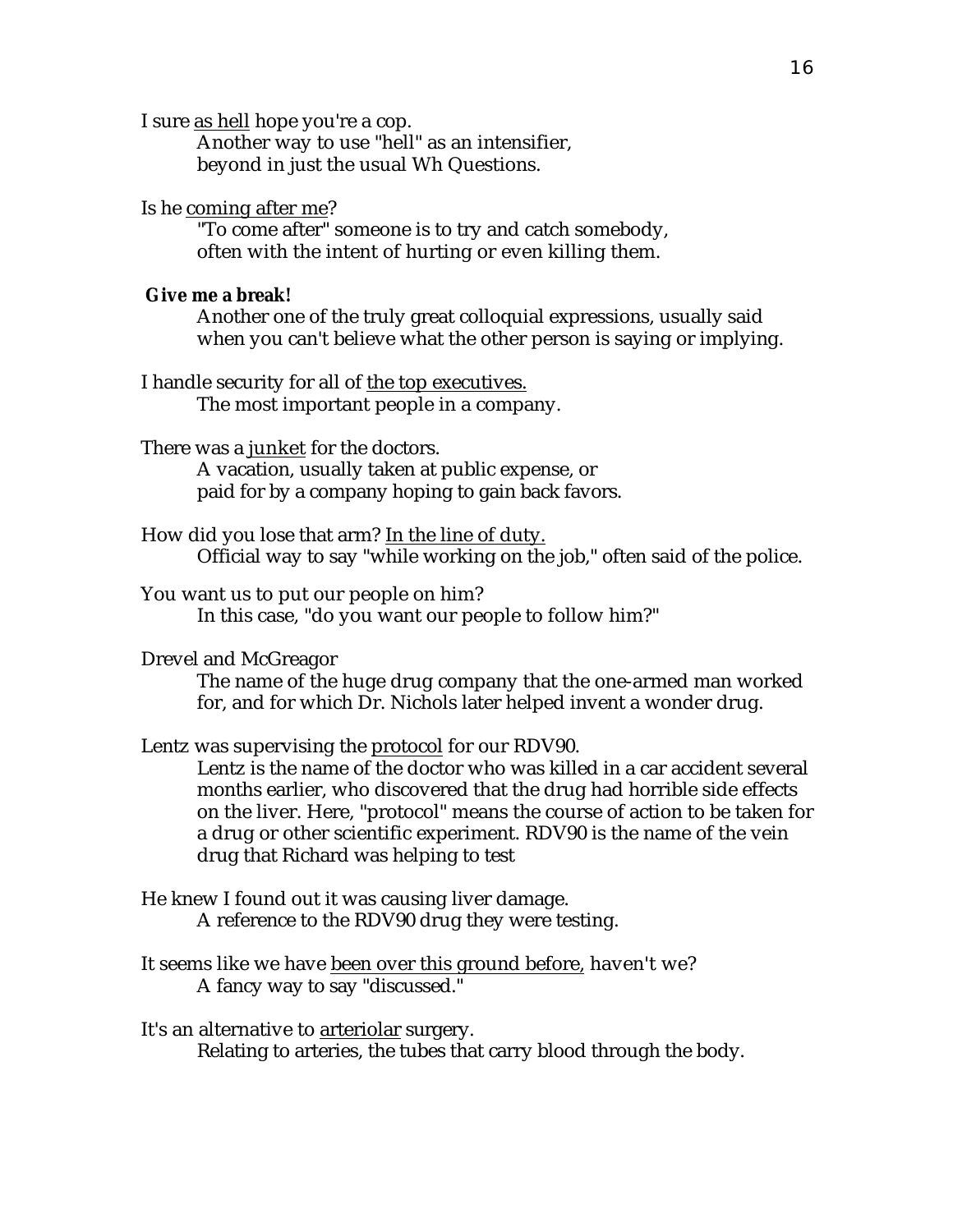I **bet** you they line up to hear that one

"I bet..." is a common way to say "I'm sure that..."

He calls us up and then splits . It doesn't make any sense. "To split" is a very colloquial way to say leave quickly.

Drevel and McGreager did seven and a half billion in sales last year. Note that this is the sign of a very big company.

> *Richard discovers the motive for the murder, and that certain friends aren't who they appear to be.*

A liver sample. They all came from the same liver. Here, cells taken from a liver to see if they are diseased.

He was one of the original patent holders in RDV90.

A "patent" is an important word for a grant given by the government for all legal and financial rights to an invention, usually given to the inventor himself. A "patent holder" of a successful invention can obviously become very rich.

- I was sending him my tissue samples, and he was shit-canning my **stuff** . "To can" something is to severely criticize. I've never heard the phrase to "shit-can," but it must generally mean "to heavily criticize or belittle the importance of." Note that "stuff" is a general word for "things," but it can refer to an abstract situation or emotion as well.
- Half the samples he approved were done the day he died. Here, a reference to Lentz, the executive who was killed in an auto accident several months earlier, under very suspicious circumstances.
- Someone else must have been manipulating this. Someone with access. In this case, "to manipulate" means to distort or adjust data, so that it appears as if the drug RDV90 had no side effects.
- The release was approved by Nickles. Here, a release to the release of the drug data.

That means he was **covering for** Kimball "To cover for somebody" is to protect them so that they will not get in trouble with the law or with another person.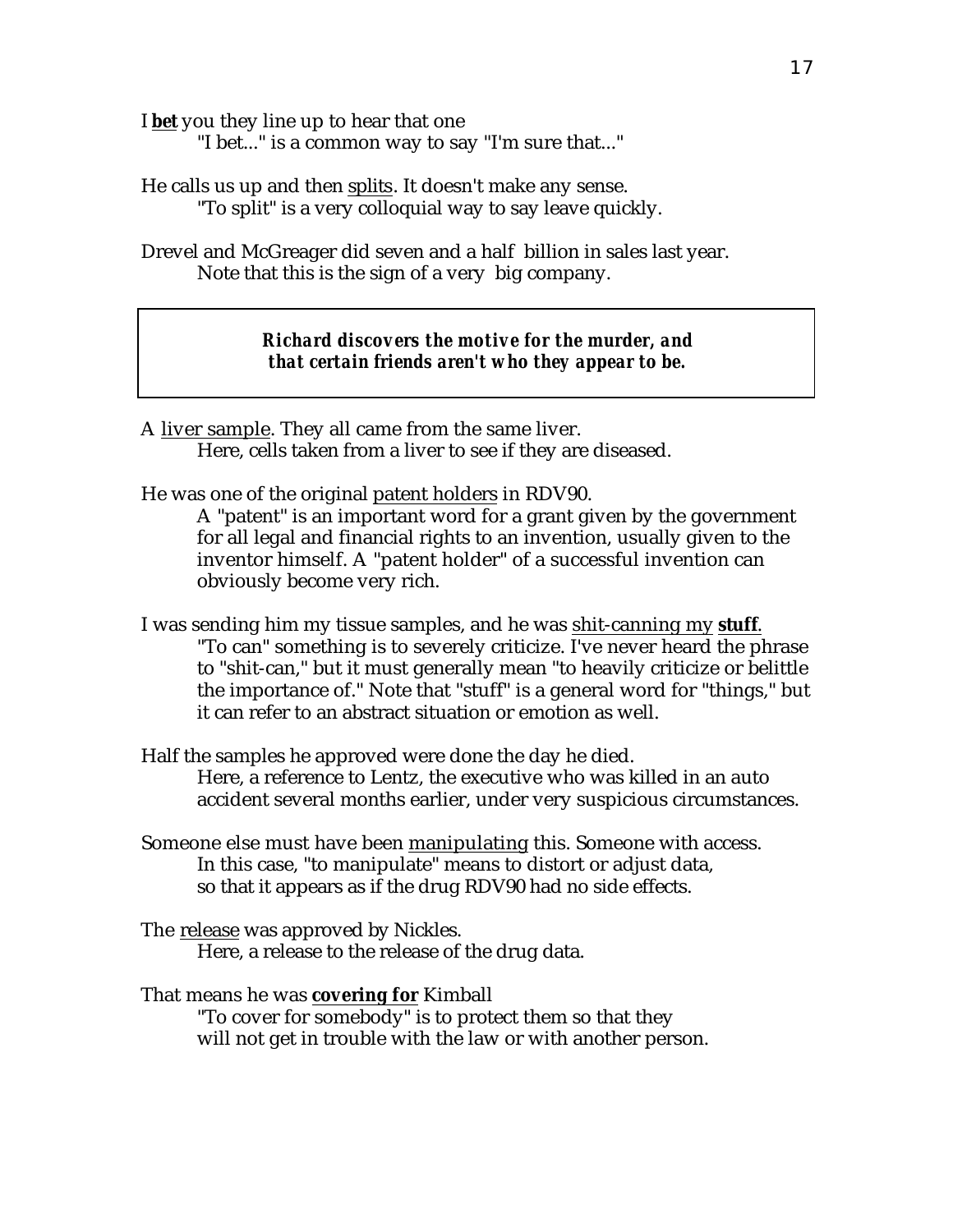Turn that place inside out!

In the context of ordering a search, this means "look at every possible place, every square inch, even if it means creating a complete mess."

Don't let them give you any shit about your pony tail.

"To give somebody shit" about something is to harass them, or treat them poorly. A "pony tail" is a bunch of hair in the back of the head that's longer than the rest of the hair. Often tied with a rubber band.

Hold on. I marked him. I got him now. Here, meaning "I see him." Rarely used this way.

A noted pathologist.

Doctor or scientist who specializes in the origin & treatment of disease.

An unidentified vehicle slammed into his car. "To slam" is a powerful verb meaning to hit with great force.

Kimball called Sykes at 7:30 that night. A key piece of evidence about the night of the murder.

Sykes is gone. He's nowhere to be found. Fancy way to say "we can't find him"

## *Richard meets his killer, and escapes one last time.*

Move to the door, doc.

A short, slangy way to address a doctor.

This is my stop.

As a noun, the place where you get off a train or a bus.

A transit cop **spotted** Kimball on the L. "To spot" is to briefly see.

There's an officer down at the transit station. A colloquial way to say "an officer was shot."

CPD will eat him alive.

Reference to the fact police are likely to show very little sympathy for a person they believe has killed another cop. "To eat someone alive" is essentially to kill or destroy them.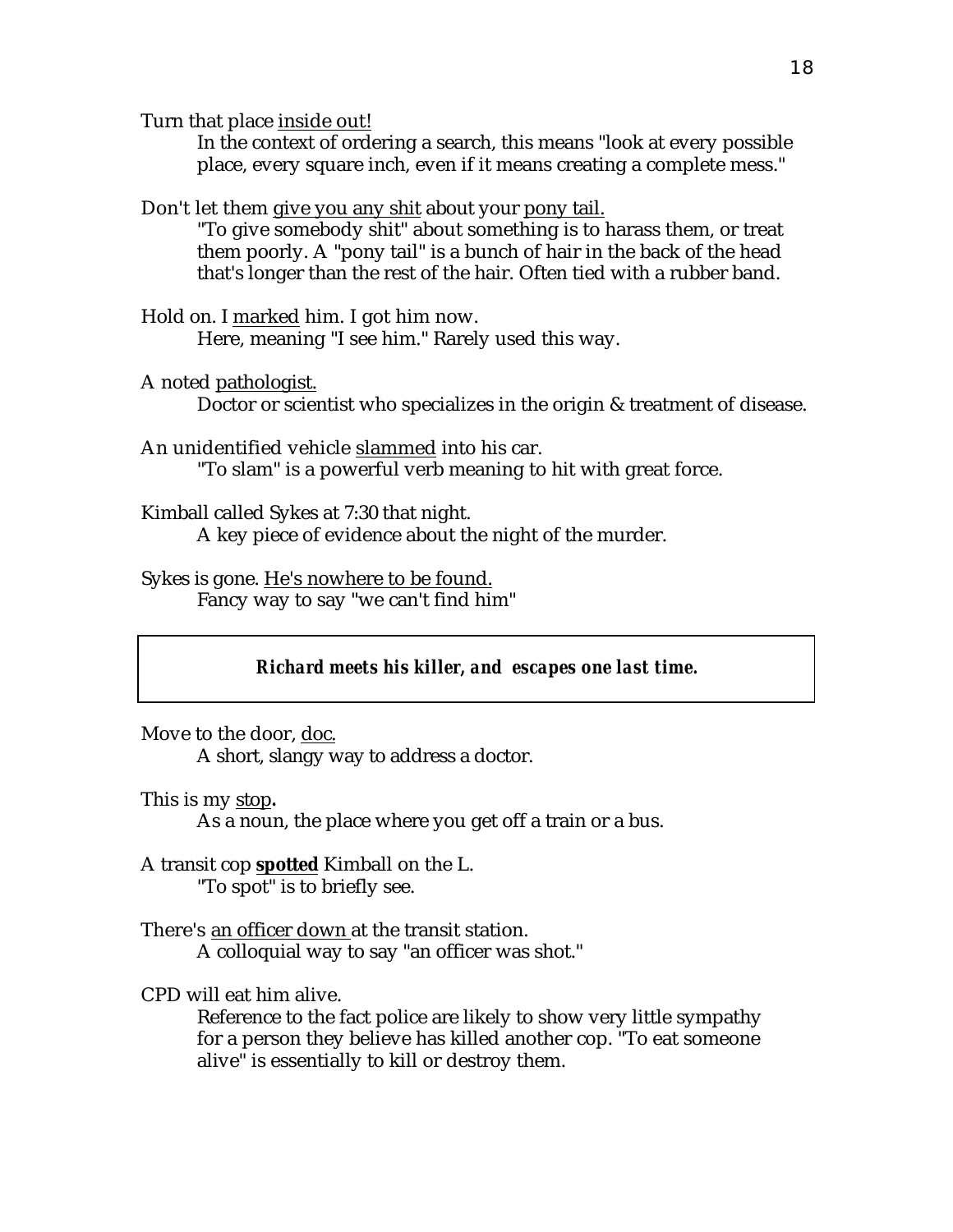It's a joy to introduce tonight's keynote speaker. At a convention, the most important speaker.

- The chief of pathology at Chicago Memorial Hospital. Dr. Nicole's official title at his job.
- An appointed Board of Director on Drevel, McGregor Pharmaceuticals. All corporations have a "board of directors" that is responsible for looking after the stockholders (owners) of the company, but do not participate in the day to day running of the company.

These are conflicting reports, Sam. Two reports that contradict each other, or say different things.

Now, there is a new drug on the cusp of approval by the Food and Drug Administration which is poised to change these old methods forever. Something on the "cusp of approval" is just about to be approved. The Food and Drug Administration (known as the FDA) is the federal government agency responsible for approving the sale of drugs in the US. If something is "poised to change," it is ready and able to change.

Provazik is remarkably effective with no **side effects** whatsoever. The name of the artery drug that Drevel, McGregor has been developing with Dr. Nichols. "Side effects" are unintended results of a drug (for example, the birth control pill may cause headaches, which is a common side effect). "Whatsoever" after a negation is a word that intensifies and generally means "not at all."

*With the mystery solved, Richard visits and old friend and meets up with Gerard, but this time there is no longer a reason to run...*

You almost **got away with it, didn't you?** 

"To get away with something" is to do something without being caught or blamed for what you did.

After Lentz died, he falsified his research so that RDV90 could be approved...and Drevel McGregor can give you Provazic.

"To falsify" something is to change it so that it presents untrue information.

You never **give up**, do you?

A critical phrasal verb meaning to surrender.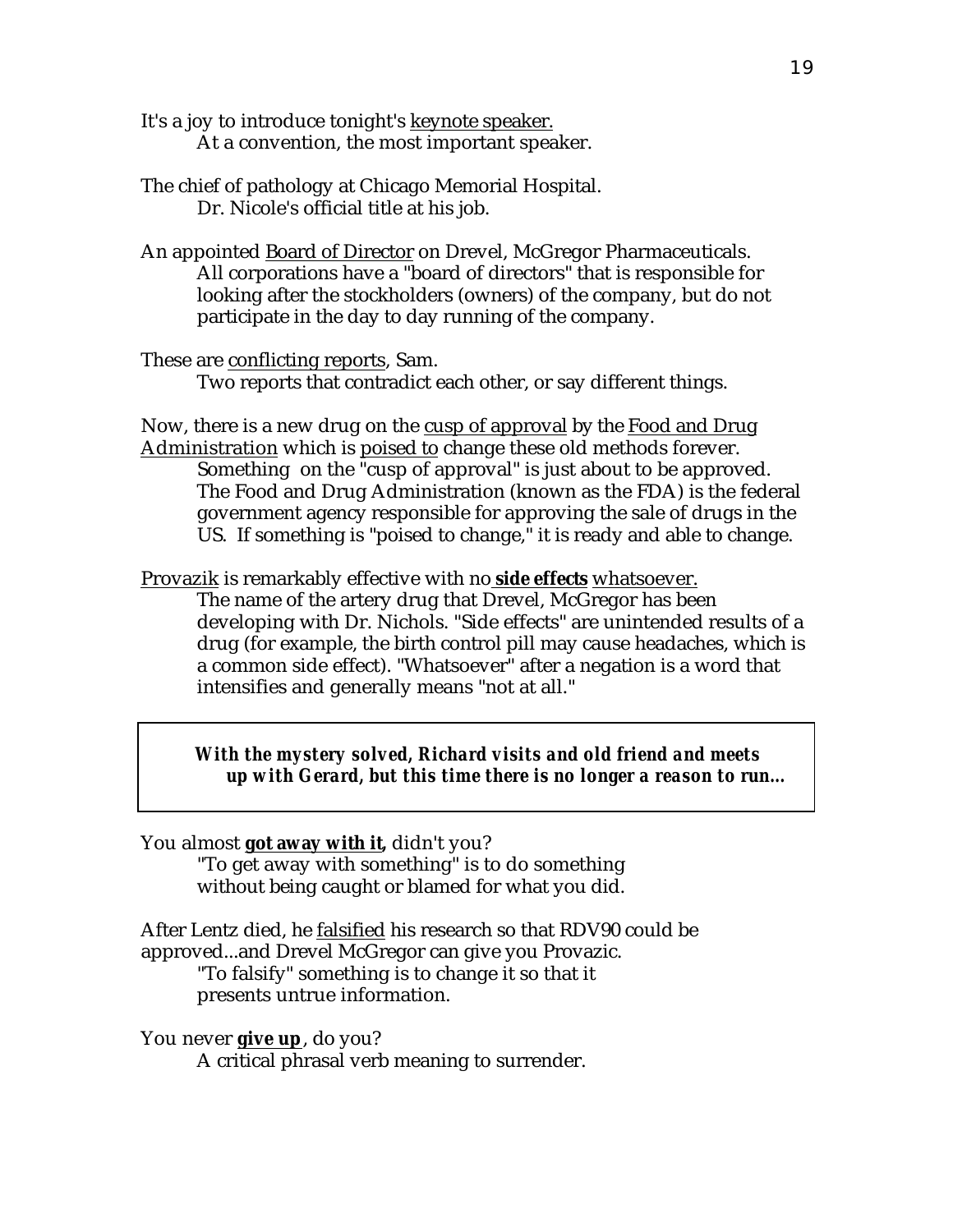The Presidential Suite.

In luxury hotels, the best place to stay, usually on the top floor and consisting of several rooms, including a kitchen and living room.

I got Kimball: He's on the roof.

Note that here, "get" means simply to see. Are there any limits to the versatility of this wonderful verb?!

The building is totally secure. In this case, surrounded by the police (or "crawling with cops,")

and thus there is no possibility to escape.

They're headed to the North end of the roof. Another way to say "going."

As soon as you get a clear shot, you take him out. Here, a "clear shot" is a good opportunity to shoot somebody with a gun. "To take someone out" is very colloquial for shoot and kill.

CPD! Call off the helicopters!

In this case, to "call off somebody" (or something) is to tell them to stop.

**Get rid of** all these people. An extremely common way to say "eliminate, " or in this case, "take somewhere else."

The entire building is locked down. "Every door is locked, and the building is surrounded by the police."

CPD thinks you're a cop killer; They'll shoot you on sight. "To shoot someone on sight" means to shoot them soon as they are seen.

He borrowed your car the night of the murder.

That's why there was no forced entry.

Gerard's explanation for how the murderer could enter the house without breaking down the door.

Give it up. It's time to stop running Gerard's way to tell Kimble to simply stop.

## Everybody, clear.

"There is no longer any danger."